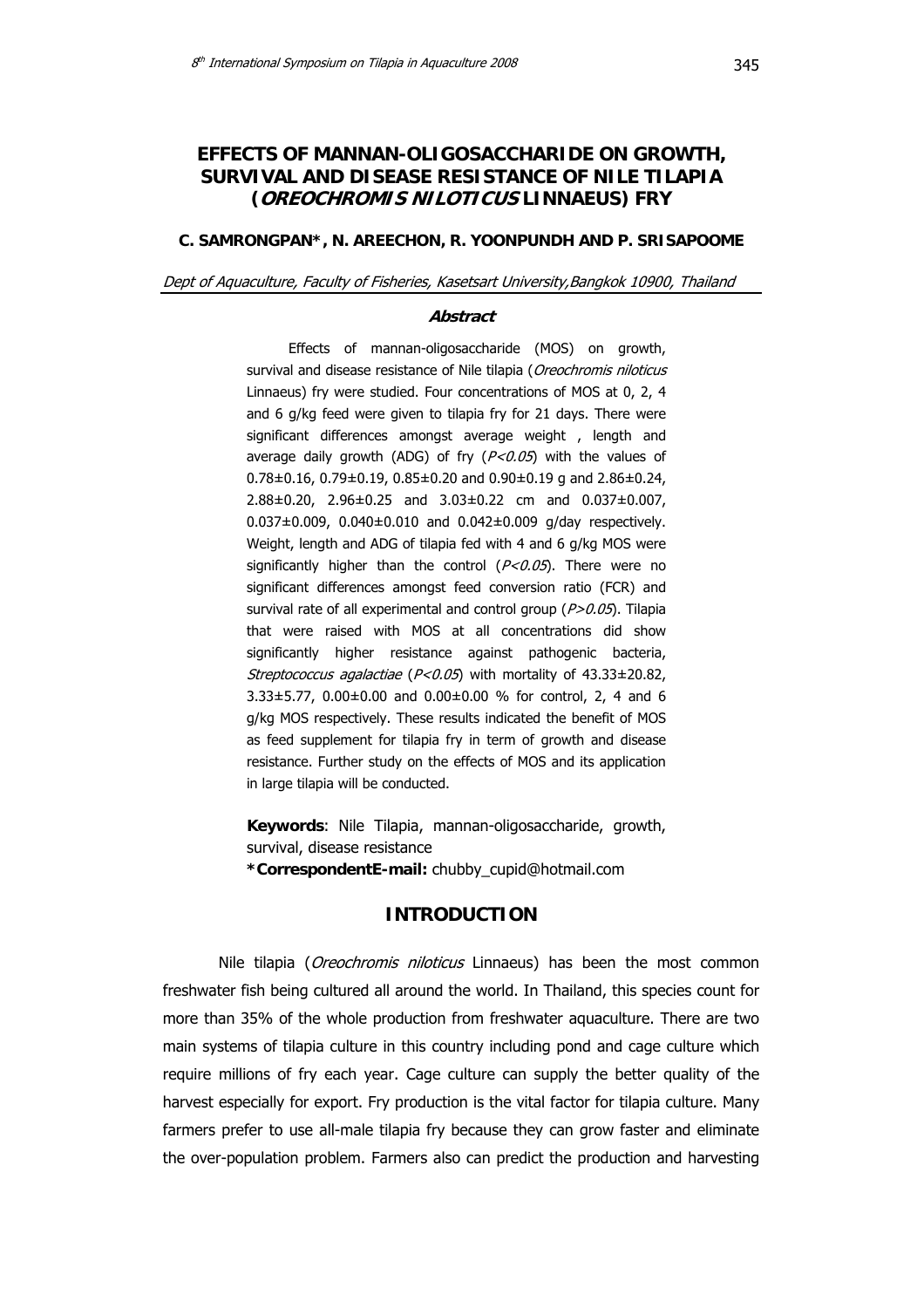period. Besides the price issue, tilapia farmers also encounter with disease and growth problem. The most common disease of tilapia is caused by Gram positive bacteria namely, Streptococcus agalactiae (Darinya et al., 2007). Streptococcosis is very common during summer season in conjunction with limited and poor quality water supply. Infected fish showed sluggish behavior, spiral swimming and protruded eyes (exophthalmia). These round-shaped gram positive bacteria can be isolated from internal organs and from the brain. Farmers are using licensed antibiotics to cope with the outbreaks but the results are still not satisfactory. Growth is another issue of interested for tilapia intensive cultures both in hatchery and grow-out stage. In hatchery, during sex-reversal period of 21 days, growth, size distribution and health appears to be the targets of research. In this report, mannan-oligosaccharide (MOS) was applied during the hatchery stage to determine the following parameters:

-growth and survival rate

-disease resistance against S. agalactiae

# **MATERIALS AND METHODS**

#### **Experimental Designs**

 Tilapia larva with just-disappeared yolk sac with average weight of 0.013 g were used for this experiment. The experiment was conducted in 100-L glass aquaria holding 80 liters of dechlorinated tap water. Each aquarium was stocked with 100 tilapia larva. Continuous aeration was applied throughout the trial. Powder feed (40% protein) was used as a basal diet.

 This experiment was conducted by Completely Randomized Design with 4 experimental groups with three replicates as follows:

| Control | Basal diet $+60$ ppm 17 a-methyl testosterone (17 a-MT) |
|---------|---------------------------------------------------------|
| Exp#1   | Basal diet + 60 ppm 17 $a$ -MT + 2 g/kg MOS             |
| Exp#2   | Basal diet + 60 ppm 17 $a$ -MT + 4 $q/kg$ MOS           |
| Exp#3   | Basal diet + 60 ppm 17 $a$ -MT + 6 g/kg MOS             |

This experiment was designed according to the procedure of sex-reversal hatchery stage of Nile Tilapia in which 60 ppm of 17 g-MT will be applied for 21 days. Fish were fed 5 times a day between 8.00 am and 5.00 pm. Water were changed at 70% rate at every two days.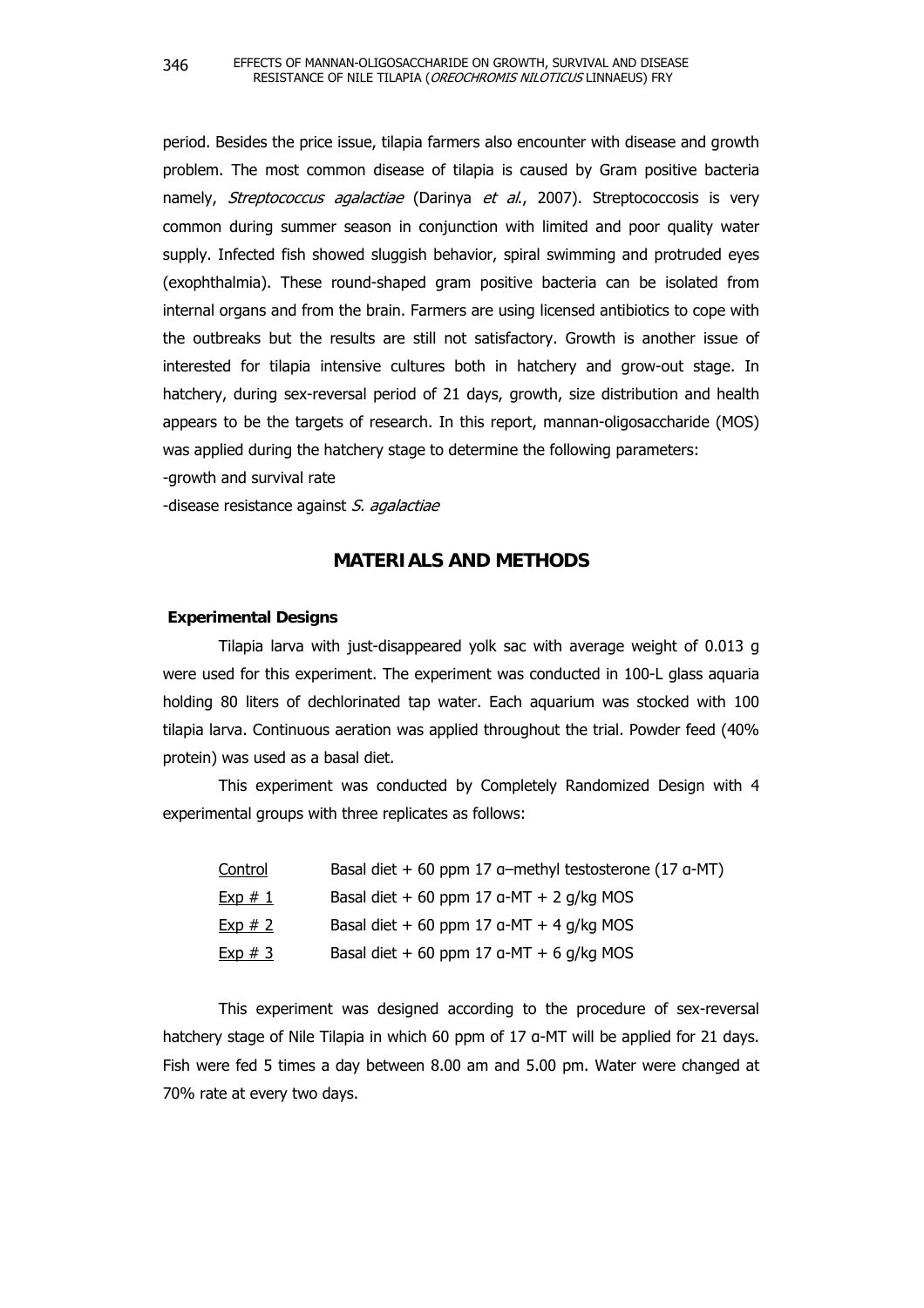### **Determined Parameters**

 After 21 days of feeding trial, the following parameters were determined and statistically compared by Analysis of Variance and Duncan's New Multiple Range Test at  $p = 0.05$  (Boonaom, 2007).

 -Growth. Thirty percents of each replicate were measured for weight and length. Average daily growth (ADG) and feed conversion ratio (FCR) were also compared.

# -Survival rate

-Disease resistance against pathogenic *Streptococcus agalactiae*. Ten fish from each replicate were challenged by immersion in  $10^8$  cfu/ml bacterial suspension for 6 hrs and transferred to normal water. Rate of mortality were observed and compared for 7 days. Bacterial isolation was performed from dead or moribund fish to confirm the cause of infection.

# **RESULTS**

## **Growth and Survival**

After 21 days of feeding trial, tilapia fry fed with 4 and 6 g/kg MOS showed significantly better weight, length and ADG than control and 2 g/kg ( $P < 0.05$ ) (Table 1; Fig 1, 2 and 3). However, FCR were not significantly different  $(P>0.05)$  (Table 1; Fig 4)

Table 1. Effect of different concentrations of mannan-oligosaccharide on weight, standard length, average daily growth and feed conversion ratio of Nile tilapia fry after an experimental period of 21 days (Mean  $\pm$  S.D.)

| Treatment     | Weight (g)                   | Standard                     | Average daily                  | Feed            |
|---------------|------------------------------|------------------------------|--------------------------------|-----------------|
|               |                              | Length (cm)                  | growth (g/day)                 | conversion      |
|               |                              |                              |                                | ratio           |
| Control       | $0.78 \pm 0.16$ <sup>a</sup> | $2.86 \pm 0.24$ <sup>a</sup> | $0.037 \pm 0.007$ <sup>a</sup> | $1.42 \pm 0.10$ |
| 2 g/kg        | $0.79 \pm 0.19^a$            | $2.88 \pm 0.20^a$            | $0.037 \pm 0.009^a$            | $1.39 \pm 0.25$ |
| 4 g/kg        | $0.85 \pm 0.20^b$            | $2.96 \pm 0.25^b$            | $0.040 \pm 0.010^b$            | 1.28±0.19       |
| <u>6 g/kg</u> | $0.90 \pm 0.19^b$            | $3.03 \pm 0.22^b$            | $0.042 \pm 0.009^b$            | 1.12±0.09       |

Note: Significant difference was indicated by different superscript letter within the same column at  $P=0.05$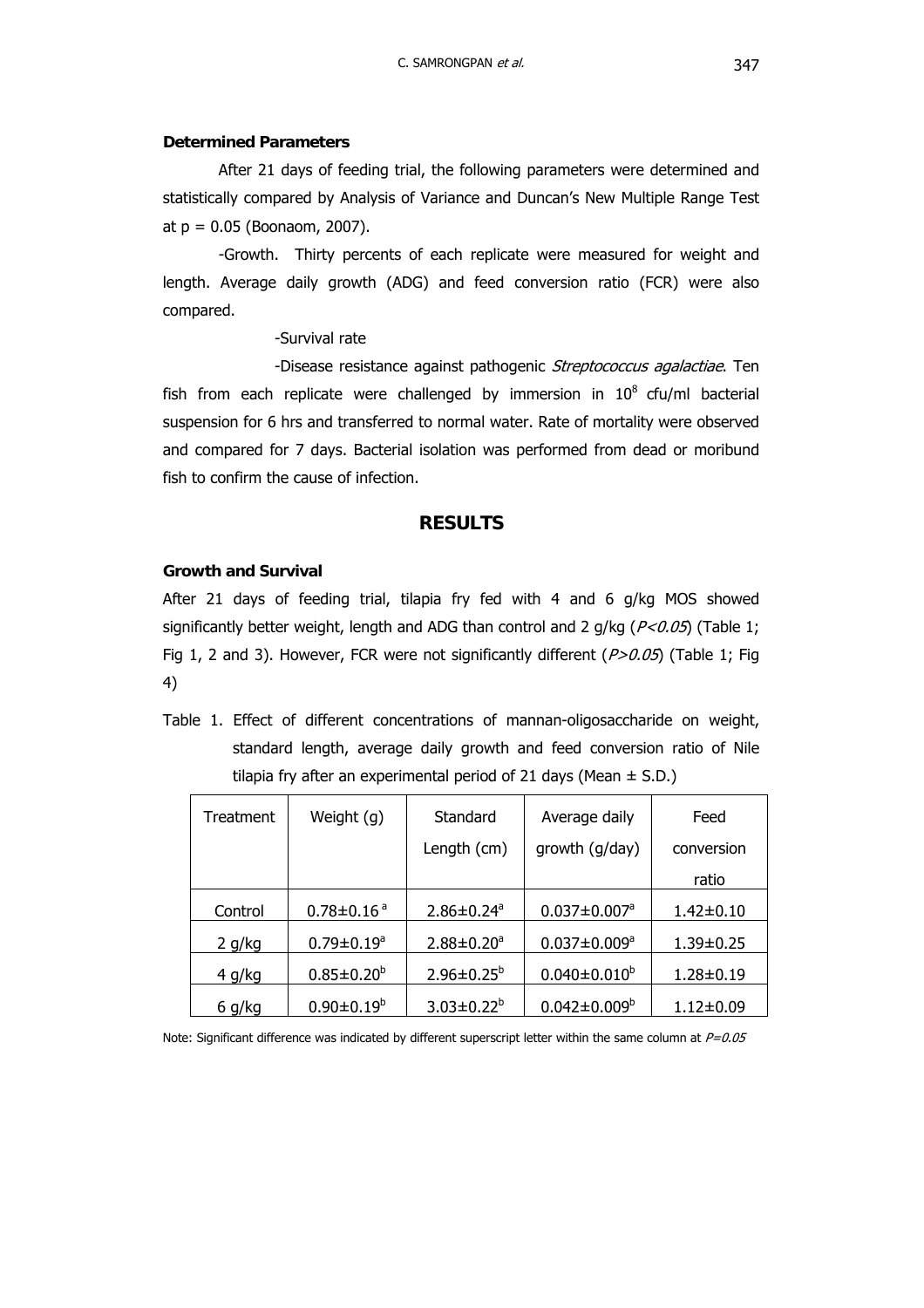

Figure 1. Effect of different concentrations of mannan-oligosaccharide on weight (Mean  $\pm$  S.D.) of Nile tilapia fry



**Standard length (cm)**

Figure 2. Effect of different concentrations of mannan-oligosaccharide on standard length (Mean  $\pm$  S.D.) of Nile tilapia fry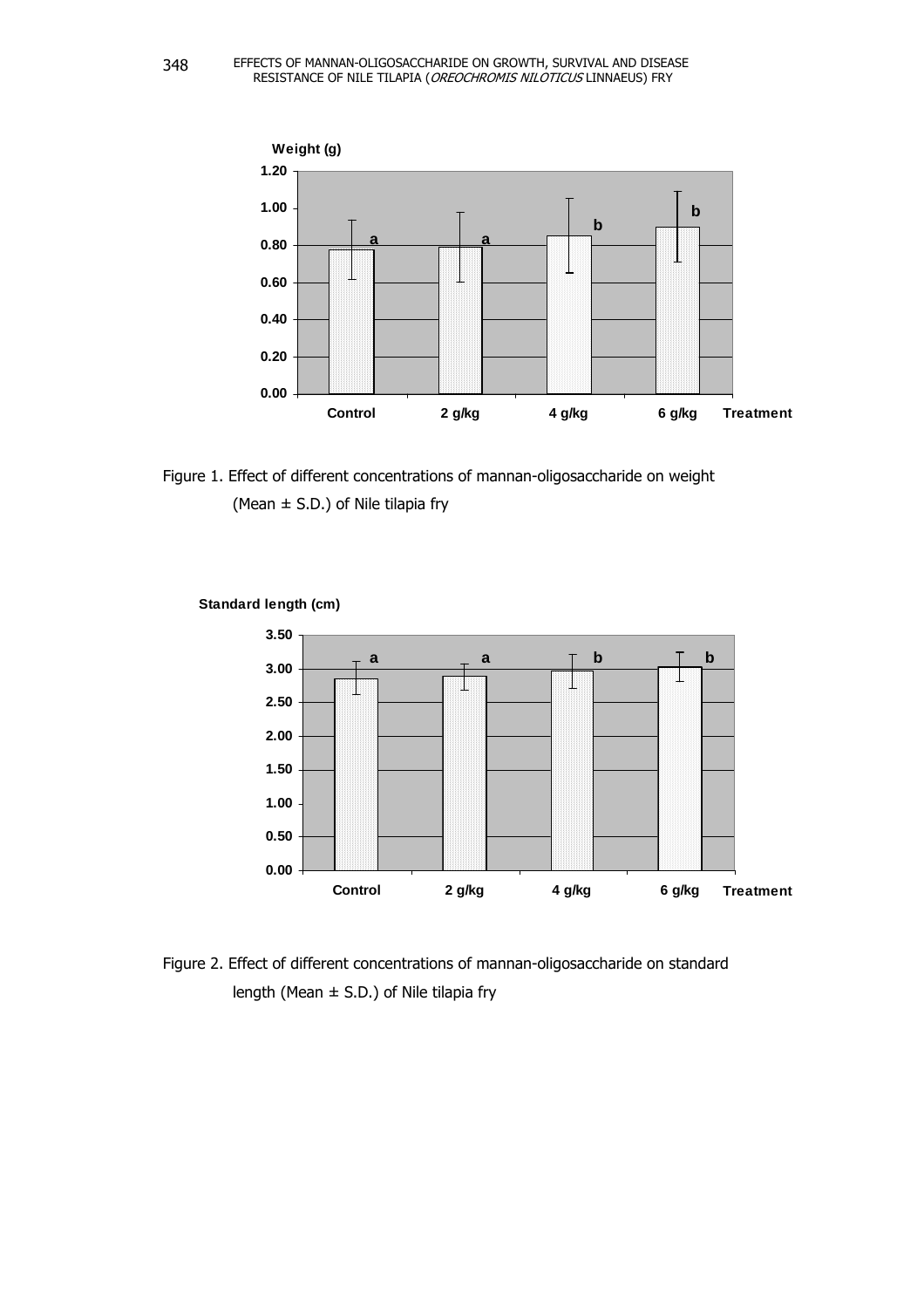

**Average daily growth (g/day)**





**Feed conversion rate**

Figure 4. Effect of different concentrations of mannan-oligosaccharide on feed conversion rate (Mean  $\pm$  S.D.) of Nile tilapia fry

Survival rates were not significantly different  $(P>0.05)$  after 21 day trial ranging from 89.67-96.33% (Table 2 and Fig 5)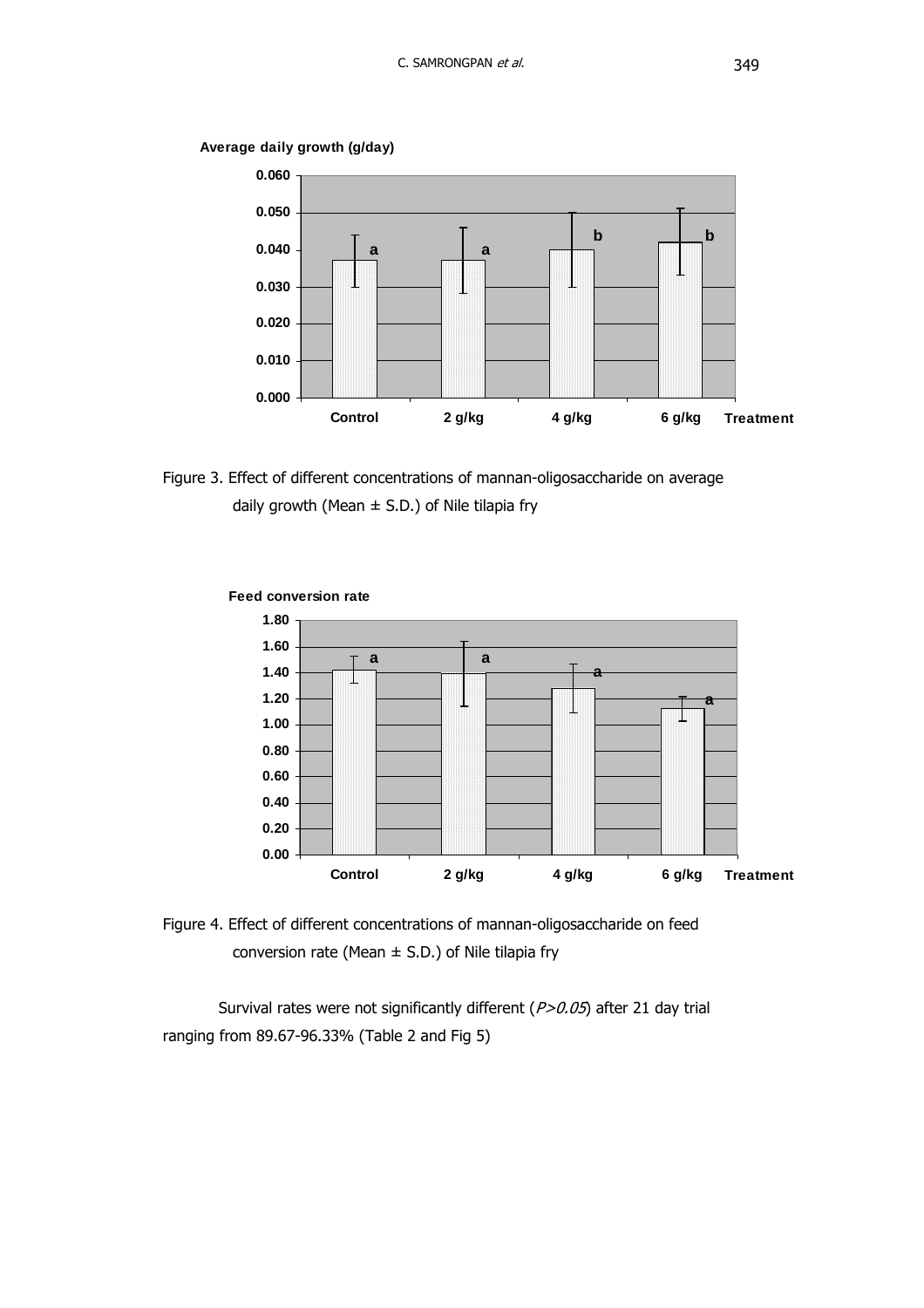Table 2. Effect of different concentrations of mannan-oligosaccharide on survival rate (%) of Nile tilapia fry after an experimental period of 21 days (Mean  $\pm$  S.D.)

| Treatment | Survival rate (%) |
|-----------|-------------------|
| Control   | 89.67±9.07        |
| 2 g/kg    | 94.00±10.39       |
| 4 g/kg    | $95.67 \pm 3.21$  |
| 6 g/kg    | $96.33 \pm 6.35$  |

Note: No significant difference was detected (P>0.05)





# **Resistance against Streptococcus agalactiae**

It was clearly shown from this experiment that MOS could enhance the immunity of Nile Tilapia fry. All experimental groups fed with MOS had significantly lowered mortality rate than the control one after challenged with virulent S. agalactiae  $(P<0.05)$ . Tilapia that were fed with 4 and 6 g/kg MOS did not have any mortality while there was 3.33% mortality in 2 g/kg MOS group and 43.33% of control fish died (Table 3 and Fig 6)

Table 3. Effect of different concentrations of mannan-oligosaccharide on disease resistance against *Streptococcus agalactiae* (Mean  $\pm$  S.D.) of Nile tilapia fry

| Treatment | Mean percent mortality $(\pm S.D.)$ |
|-----------|-------------------------------------|
| Control   | 43.33 $\pm$ 20.82 <sup>a</sup>      |
| 2 g/kg    | $3.33 \pm 5.77^b$                   |
| 4 g/kg    | $0.00 \pm 0.00^b$                   |
| 6 g/kg    | $0.00 \pm 0.00^b$                   |

Note: Significant difference was indicated by different superscript letter within the same column at  $P=0.05$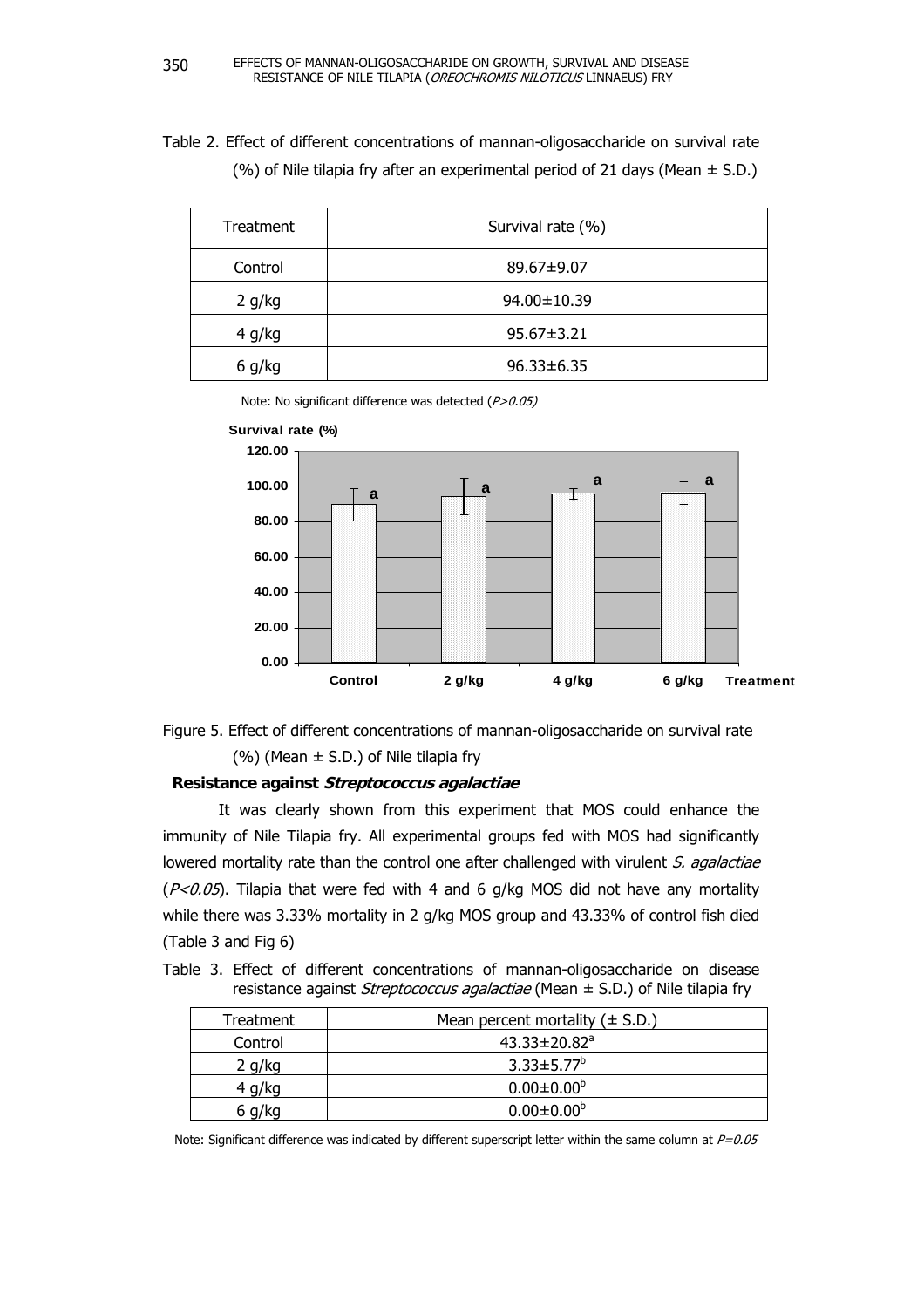

resistance against *Streptococcus agalactiae* (Mean  $\pm$  S.D.) of Nile tilapia fry Figure 6. Effect of different concentrations of mannan-oligosaccharide on disease

# **DISCUSSION AND CONCLUSION**

16.67% (P<0.01). Juvenile carp reared in tanks at the University of Osijek, Croatia the control group to 0.83 in the MOS treated groups ( $P<sub>0.05</sub>$ ). Mortalities decreased This study clearly indicated the benefit of mannan-oligosaccharide for tilapia fry. With 4 and 6 g/kg MOS in basal diet during 21 day of sex–reversal process, tilapia had significantly better growth rate in term of weight, length and average daily growth. The study on MOS with other freshwater species such as European catfish (*Silurus glanis*) juveniles (Bogut *et al.*, 2006) have shown similar improvement in growth from 22 g to 76 g in the control group and 83 g in the MOS group, a 9.7% higher average body weight ( $P < 0.01$ ). The mortality decreased from 28.33 % to also showed similar improvement in weight gain (Culjak et al., 2006). The diet used in these trials was 39.91% crude protein and 4.51% lipid and in the MOS treated groups with an inclusion rate of 0.6%. The fish grew from an average weight of 5.28 g to 31.23 g in the control and 38.73 g in the MOS treated group, a 24% higher weight gain ( $P < 0.01$ ). The FCR significantly improved in the MOS treated groups, decreasing from 2.06 to 1.60 ( $P < 0.05$ ) and the mortality also decreased from 50.0% to 16.7%  $(P<0.01)$ . In rainbow trout trials (Staykov et al., 2005 a & b) with a 0.2% MOS inclusion rate in commercial feed resulted in significantly increased average weight of 13.7% ( $P < 0.001$ ) in fish grown from 30 g to just under 100 g. Mortalities and FCR were significantly lower in the MOS treated groups. The FCR decreased from 0.91 in from 1.68% in the control groups to 0.58% in the MOS treated groups ( $P < 0.001$ ). At the University of Las Palmas of Gran Canaria in Spain, 35 g sea bass (*Dicentrarchus*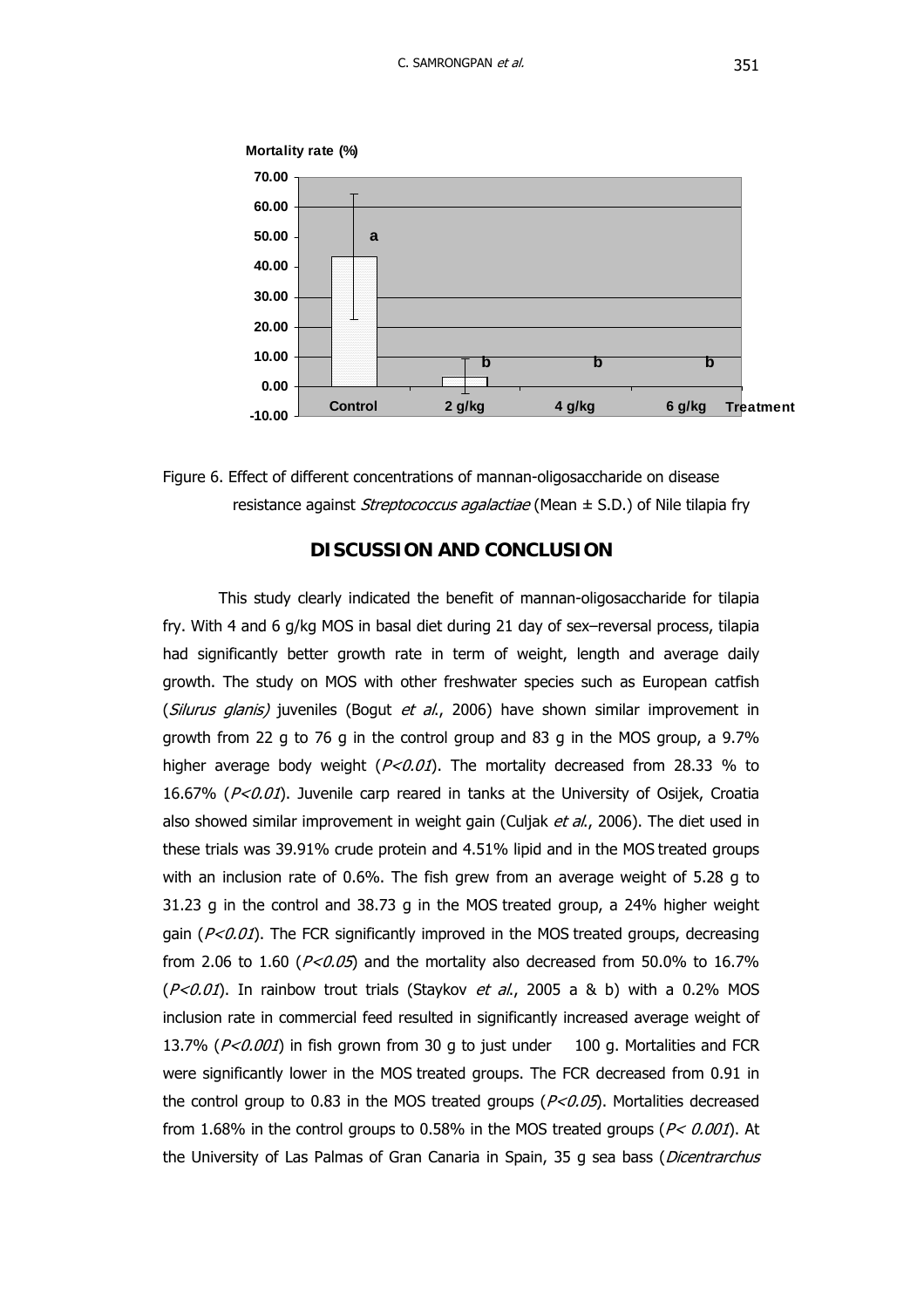labrax) juveniles showed improved specific growth rate (SGR) and relative growth which increased significantly by about 10% ( $P < 0.05$ ) after fed with MOS at 0.2 and 0.4% inclusion rates (Torrecillas and Izquierdo, 2006). In the MOS treated sea bass, a higher feed intake was observed when compared to the control, however at the end of the experimental period all the groups had similar FCR.

In this present study, survival rate and feed conversion ratio of control and all MOS-treated Nile tilapia (O. niloticus) fry were not significantly different after the 21day trial. This might be related to the length of the trial. However, all concentrations of MOS could significantly enhance the resistance against pathogenic Streptococcus agalactiae. In common carp (Cyprinus carpio L.) and rainbow trout (Oncorhynchus  $m\nu$ *kiss*) that were fed with MOS, had increase bactericidal activity, antibody titres, lysozyme concentration (Lie, 1985), alternative pathway of complement activity (APCA) (Sotirov, 1986) and classical pathway of complement activity (CPCA) (Stelzar and Stein, 1971) when compared with the control. Similar as 0.2% and 0.4% of MOS in European sea bass  $(D.$  labrax) trial (Torrecillas et al., 2007) which could activate immune system when challenge test with pathogenic *Vibrio alginolyticus*. Further experiments must be conducted to clarify the action mechanisms of MOS with immune system, as well as the optimum feeding period and dose for low capital production.

The results from this study clearly showed the benefits of mannanoligosaccharide (MOS) as feed supplement on growth and disease resistance against pathogenic bacteria, *Streptococcus agalactiae* during the 21-day nursing period of Nile tilapia fry. On-going research is being conducted to investigate the benefits of MOS on immune functions of Nile tilapia.

### **ACKNOWLEDGMENTS**

Special thanks to Kamphaengsan Freshwater Fisheries Station, Faculty of Fisheries, Kasetsart University, Nakhonpathom, Thailand for supplying the fish and to Alltech Biotechnology Corporation, Bangkok, Thailand for supplying MOS.

# **REFERENCES**

- 1. Bogut, I., Z. Milakovic, J. Pavlicevic and D. Petrovic. 2006. Effect of Bio-Mos on performance and health of European catfish, Sillirus glanis. Proceedings of Alltech's 22nd Annual Symposium April 23-26, 2006. Lexington, KY, USA.
- 2. Boonaom, C. 2007. Experimental Design. Dept of Statistic, Faculty of Science, Kasetsart University, Bangkok, Thailand.